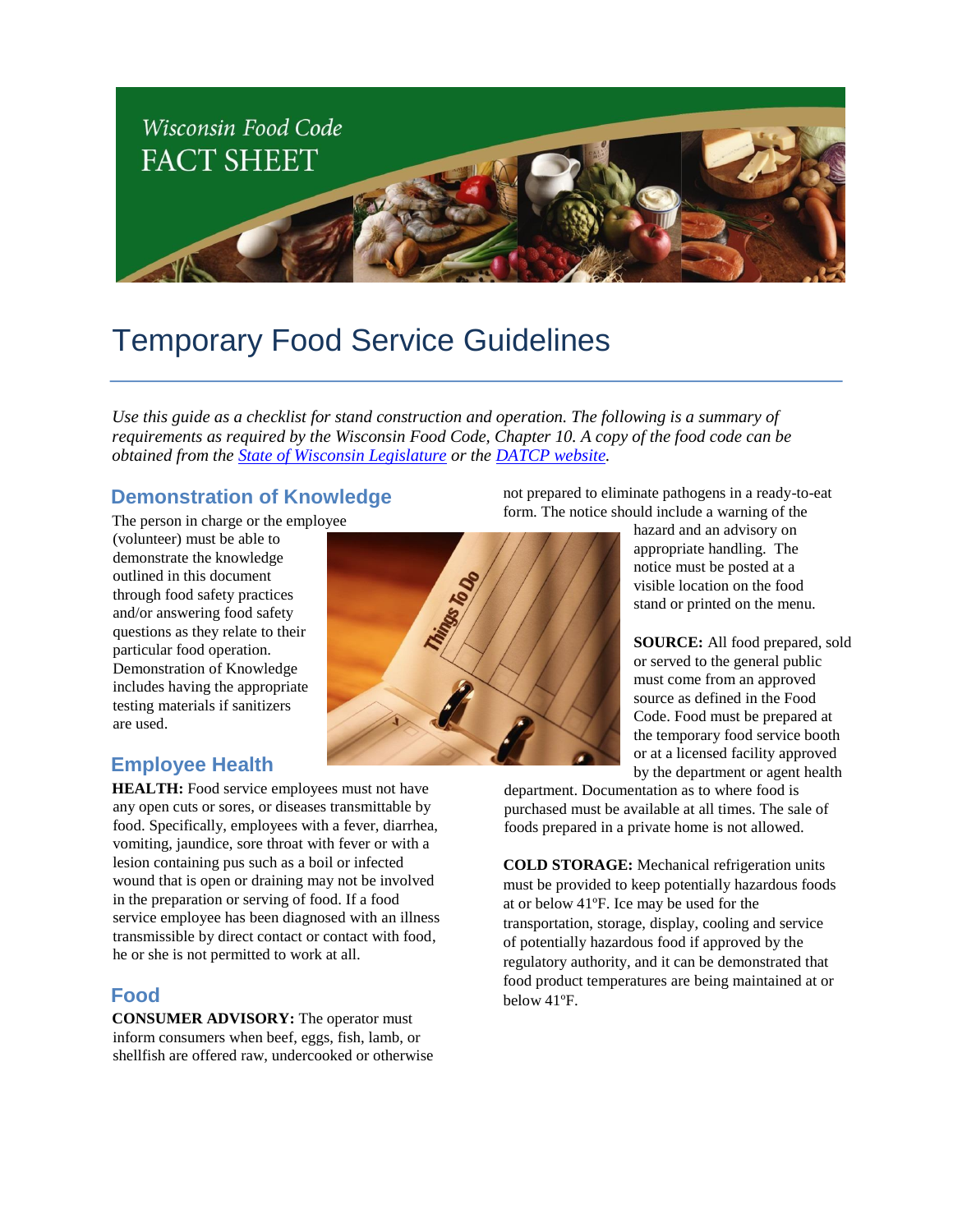**COOKING:** Potentially hazardous foods must reach appropriate internal temperatures during cooking as specified in the Wisconsin Food Code. Cook poultry and stuffed meats to 165ºF; ground raw beef, pork and fish to 155ºF; whole fish fillets to 145ºF; and vegetables (being hot held), commercially processed or packaged food to 135ºF. Potentially hazardous foods must be maintained at 41º F or below before cooking. *Refer to Food Code Fact Sheet # 12* – *we recommend posting this chart in the food stand for reference by food stand employees.* 

**HOT HOLDING:** Hot food holding units must be used where necessary to keep potentially hazardous foods at 135ºF or above.

**REHEATING:** When permitted, cold, precooked potentially hazardous foods to be hot held must be rapidly heated to an internal temperature of 165ºF within two hours. Steam tables and crock-pots may not be used to reheat potentially hazardous food unless approved by the Department or agent. Foods reheated per customer order and for immediate service may be reheated to any temperature.

**THAWING:** Foods must be thawed in refrigeration units, completely submerged under cool running water (70ºF or colder), or in the microwave as part of the cooking process. If a microwave is used to thaw, the food should be immediately transferred to the cooking equipment with no interruption in process.

**FOOD DISPLAY:** All food must be protected from consumer contamination by the use of packaging, food shields, display cases or other effective means.

**CONDIMENT DISPENSING:** Condiments (i.e., sugar, cream, relish pickles, mustard, ketchup etc.) must be served from individual packages or approved easily cleanable, multi-service dispensers, unless served by employees.

**DRY STORAGE:** All food, equipment, utensils and single service items must be stored above the floor on pallets or shelving, and protected from contamination.

**WET STORAGE:** Unpackaged food may not be stored in direct contact with undrained ice. Packaged food may not be stored in direct contact with ice or



**Trade and Consumer Protection** Division of Food and Recreational Safety 2811 Agriculture Drive, PO Box 8911 Madison, WI 53708 datcp.wi.gov

water if the food is subject to the entry of water because of the nature of its packaging, wrapping, or the container's position in the ice or water.

## **Ice Handling/Storage**

**APPROVED SOURCE:** All ice served to the general public must be from an approved source acceptable to the department.

**DRINK ICE:** All ice intended for human consumption must not be used for any other purpose.

**DISPENSING:** All ice used for human consumption must be dispensed by the use of suitable scoops to prevent contamination. Between uses dispensing scoops must be stored in the ice with the handle extended or clean and dry on a clean surface or by other approved methods to prevent contamination.

**STORAGE:** All ice used for human consumption or cooling must be stored off the floor and in a manner that prevents contamination from dust, splash, drainage or other contamination. Any ice stored in a personal home requires that the home be licensed as a food warehouse.

## **Food-Contact Surfaces, Cleaning and Sanitizing**

**SINKS REQUIRED:** When multi-use utensils are being used, hot and cold water under pressure and a three-compartment sink are required. Sink compartments must be sized to accommodate 50% of the largest utensil to be cleaned and sanitized in the sink. When utensils are limited to tongs, spatulas and cutting boards, three dishpans of adequate size may be used for washing, rinsing and sanitizing.

**CLEANING PROCEDURE:** Utensils and equipment must be washed after each use in the following manner: 1) pre-wash (scrape and or soak), 2) wash in good detergent, 3) rinse in clean water, 4) immerse in an approved sanitizer at the required strength and time, and 5) air-dry.

**APPROVED TEST KIT:** An approved test kit must be available and used to effectively check the concentration of sanitizer solutions.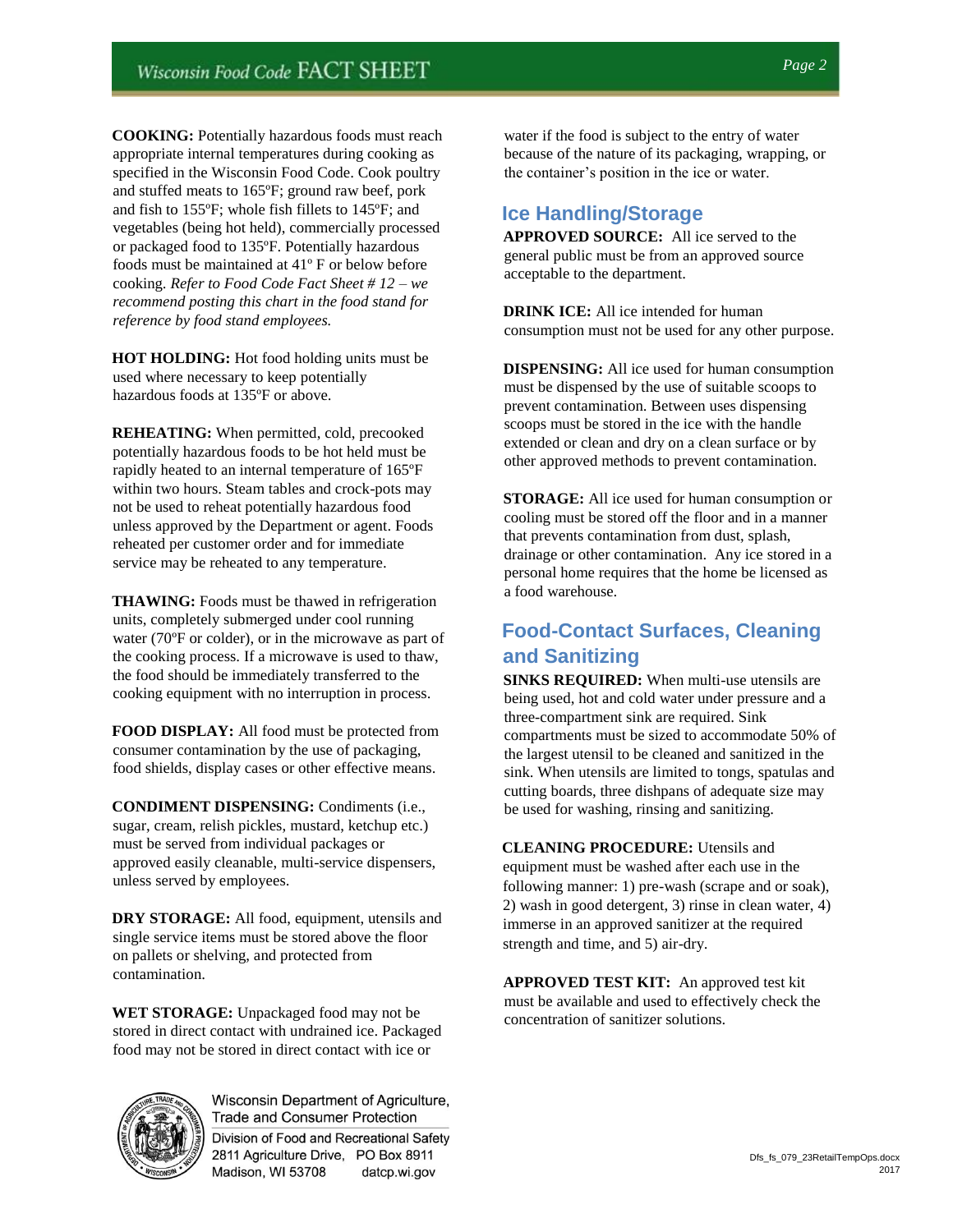**WIPING CLOTHS:** Cloths that are used for wiping food spills must be used for no other purpose. Wet cloths must be stored in chemical sanitizer at concentrations specified by the manufacturer. Dry cloths must be free of food debris and soil.

## **Handwashing**

**REQUIRED FACILITIES:** When water under pressure is available, a single compartment sink with approved liquid waste disposal must be provided for employee handwashing. When water under pressure is not available, handwashing facilities must consist of a covered insulated container of at least five gallon capacity with a non-self-closing spigot or valve that allows a continuous flow of water over the hands. There must be a large enough container to catch the handwashing wastewater so as not to create a hazard.

**SOAP AND TOWELS:** All handwashing facilities must have suitable hand soap and an adequate supply of single-service paper towels at all times.

**FREQUENCY:** Food workers must thoroughly clean their hands and exposed portions of their arms before engaging in food preparation. This includes working with exposed food, clean equipment and utensils, and unwrapped single-service and singleuse articles and the following: after touching human body parts other than clean hands or arm; after using the toilet room; after handling any kind of animal; after coughing, sneezing, using a handkerchief, tobacco, eating, or drinking; after handling soiled equipment or utensils; when switching between working with raw food and working with ready-toeat food; and after engaging in any other activities that contaminate the hands.

**GLOVE USE:** Gloves **may not** be worn as a replacement for good handwashing practices. Hands must be thoroughly washed prior to wearing gloves and each time the gloves are replaced to prevent contamination.

#### **NO BARE HAND CONTACT WITH READY-**

**TO-EAT FOODS:** Food employees may not touch ready-to-eat food with their bare hands. Food employees must use suitable utensils such as deli tissue, spatulas, tongs, single-use gloves or dispensing equipment when handling ready-to-eat food.



**Trade and Consumer Protection** Division of Food and Recreational Safety 2811 Agriculture Drive, PO Box 8911 Madison, WI 53708 datcp.wi.gov

**HAND SANITIZERS:** Hand sanitizers cannot be used in place of handwashing. Approved hand sanitizers may only be applied to hands that have been thoroughly washed.

## **Good Hygienic Practices**

**EATING, DRINKING & TOBACCO USE:** Eating and tobacco use must be done only on employee breaks. Areas designated for employees to eat, drink and use tobacco must be located so that food, equipment, linens, and single-service and single-use articles are protected from contamination. After breaks employees must wash hands before returning to work.

**PERSONAL HYGIENE:** Food employees must have clean outer garments, effective hair restraints, maintain a high degree of personal cleanliness and conform to good hygienic practices while engaging in food preparation or service.

## **Poisonous or Toxic Materials**

**USE:** Only those poisonous or toxic materials necessary for maintaining the operation, cleaning and sanitizing equipment and utensils and controlling insects and rodents may be maintained at the booth. Poisonous or toxic material may not be used in a way that contaminates food, equipment or utensils or in a way that constitutes a hazard to employees or other persons, or in a way other than in full compliance with the manufacturers labeling.

**LABELING:** Containers of sanitizers and poisonous or toxic materials must be clearly labeled with the common name for easy identification.

**STORAGE:** When not being actively used, sanitizers and toxic or poisonous materials must be stored in cabinets or in a similar physically separate place located to prevent contamination of food, equipment, utensils and single-service articles.

#### **Thermometers**

**REFRIGERATORS:** Each cold storage/holding unit for potentially hazardous food must have a thermometer to accurately measure the unit's air temperature. Refrigerators must be able to maintain a temperature of 41ºF or below.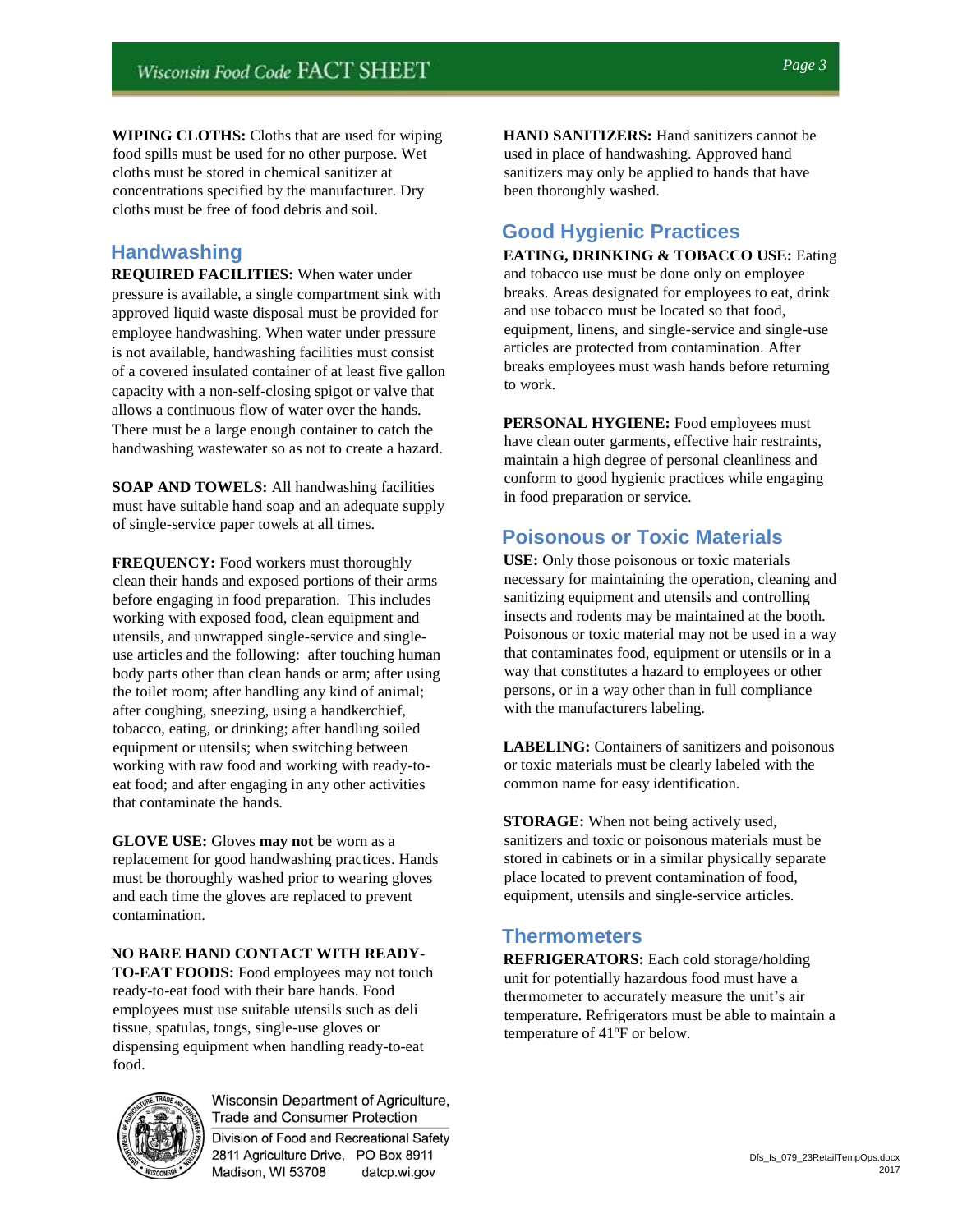#### **FOOD TEMPERATURE MEASURING**

**DEVICE:** A food temperature measuring device must be provided where necessary to check the internal temperatures of both hot and cold food. Thermometers must be accurate to  $+/-2$ °F, and have a minimum range of 0 - 220ºF.

## **Utensils and Equipment**

**CONSTRUCTION:** All equipment and utensils, including plastic ware, must be durable and easily cleanable.

**COOKING DEVICES:** Homemade cooking devices, such as grills, cannot be used unless approved by the department or agent. Barrels and other containers that have been used for the storage of toxic products must not be used as a cooking device.

**CAST IRON LIMITATION:** Cast iron may only be used as a surface when cooking, as in grills, griddle tops and skillets.

**STORAGE:** All utensils and equipment must be stored off the floor and in a manner that protects them from dust, spillage and drainage and other sources of contamination.

## **Single-Service Utensils**

**STORAGE:** All single service utensils must be stored in the original closed container or effectively protected from dust, insects and other contamination.

**DISPENSING:** Unwrapped single-service straws, knives, forks, spoons and toothpicks etc. must be displayed, and dispensed so that contamination of food and lip surfaces is prevented. Unwrapped single-service articles must be presented so that only the handles are touched by employees and customers. All single-service paper cups must be dispensed by means of a covered dispenser which provides protection to the interior and lip contact surfaces from dust and careless handling.

**APPROVED SOURCE:** All water used for food preparation, utensil cleaning and employee handwashing must be from a safe, approved source. **ADEQUATE SUPPLY:** An adequate supply of hot and cold water must be available for utensil/equipment washing, rinsing, and sanitizing, as well as hand washing.

**WATER UNDER PRESSURE:** Food stands that have water under pressure must have a 3-compartment sink for manually washing, rinsing and sanitizing equipment and utensils. If a 3-compartment sink is not available, then all washing, rinsing, and sanitizing of utensils can be done using receptacles that substitute for a multi-compartment sink. Or it is acceptable to stock extra utensils and wash everything at the end of the day in a licensed facility.

**FOOD SERVICE LIMITATION:** When water under pressure is not available, temporary food stands are required to use single-service utensils and limit the types of foods service to those which do not require extensive use of multi-service food preparation utensils (i.e., hot dogs, bratwurst, frozen hamburger patties, prepackaged sandwiches).

**CONTAINERS:** Water supplies in food stands without water under pressure for food preparation, utensil cleaning and hand washing must be stored in food grade containers which are smooth, easily cleanable, have tight fitting covers, and are used only for storage of potable water.

**HOT WATER:** An electric or gas heating device is required to heat water for hand washing and utensil washing. An adequate supply of hot water must be available.

**WATER HOSES:** All water hoses used to carry water for food preparation and handwashing purposes must be made of food grade materials approved by USDA, FDA, and NSF. Hose connections must be elevated off the ground surface to prevent being submerged in contaminated water.

**BACKFLOW PROTECTION:** Water supplies that are connected to hoses must be protected by an approved backflow prevention device.



Wisconsin Department of Agriculture,